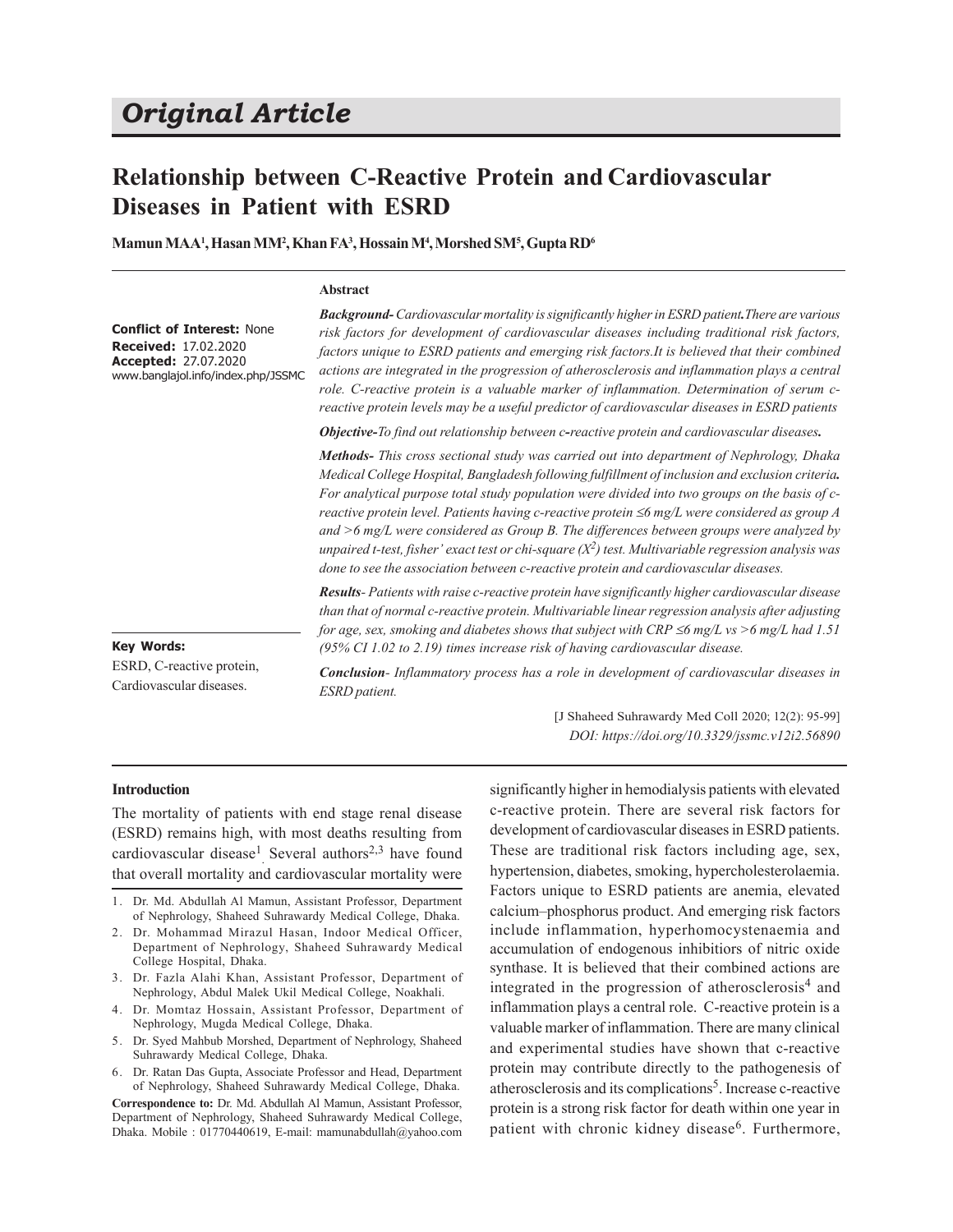elevated c-reactive protein levels have been identified as a risk factor for cardiovascular disease in healthy men<sup>7</sup>. Statistical modeling, calculation of relative risk and cost considerations indicate that determination of serum creactive protein levels may be a useful predictor of cardiovascular diseases in ESRD patients<sup>4</sup>.

## **Methods**

This cross sectional study was carried out into the Department of Nephrology, Dhaka Medical College Hospital, Dhaka in the period December 2012 to November 2013 following fulfillment of inclusion and exclusion criteria. An informed written consent from patient was taken**.** Every patient had gone through detailed history taking**-** particulars of the patients and medical history includes patient had acute and chronic infection, malignancy, on any anti**-**inflammatory drugs, renal transplant recipient, had coronary artery diseases or other cardiovascular diseases**.** Meticulous physical examination was done**.**

Newly diagnosed ESRD patients were examined after admission into hospital and before undergo dialysis whereas on maintenance hemodialysis patients were examined just after dialysis**.** Laboratory investigations like hemoglobin concentration, serum creatinine, c**-**reactive protein, ECG, ECHO were done**.**

Statistical analyses were performed by using SPSS 16.0 (Statistical Package for Social Science, Inc., Chicago, IL, USA). Continuous variables were expressed as means ± standard deviation and categorical variables as frequencies and proportions. For analytical purpose total study population were divided into two groups on the basis of c-reactive protein level. Patients having c-reactive protein  $\leq$ 6 mg/L were considered as group A and  $>$ 6 mg/L were considered as Group B.

The differences between groups were analyzed by unpaired t-test, fisher' exact test or chi-square  $(X^2)$  test. Multivariable regression analysis was done to see the association between c-reactive protein and cardiovascular diseases.

## **Results**

The study included 98 ESRD patients. Study population was divided into two groups. Group A comprises those who had c-reactive protein <6 mg/L and Group B comprises those had c-reactive protein >6 mg/L. Group A belonged 23 patients and group B belonged 75 patients. Majority of the patients (39.1%) were age belonged to 31-40 years in group A and in group B majority (30.7%) belong to 51-60

years. About three fourth (73.9%) patients were male in group A and 68% in group B. Out of 98 patients 64.29% patients were unemployed and 61.2% patients reside in rural area. Smoker were found to be 21.7% in group A and 42.7% in group B. Glomerulonephritis was the leading cause of ESRD followed by diabetes mellitus with or without hypertension and others.

Hypertensive were found to be 78.3% in group A and 98.7% in group B, diabetic were 8.7% in group A and 33.3% in group B whereas cardiovascular disease was present13% patient in group A and 100% patient in group B. Differences between two groups were statistically significant (p= 0.002, 0.020, 0.001 respectively). Regarding type of cardiovascular diseases, most of the patient had left ventricular hypertrophy and it was found to be 13% in group A and 37.3% in group B followed by ischemic heart disease, left ventricular failure and others. Multivariable linear regression analysis after adjusting for age, sex, smoking and diabetes shows that subject with CRP d"6 mg/L vs >6 mg/L had 1.51 (95% CI 1.02 to 2.19) times increase risk of having cardiovascular disease.

## **Table I**

|                                |                |      | Age distribution of the study patients and relation with<br>$CRP (n=98)$ . |               |                    |
|--------------------------------|----------------|------|----------------------------------------------------------------------------|---------------|--------------------|
| Age                            |                |      | Group $A(n=23)$ Group $B(n=75)P$                                           |               |                    |
| (in year)                      | n              | $\%$ | n                                                                          | $\frac{0}{0}$ | value              |
| $\leq 20$                      | $\overline{0}$ | 0.0  | 1                                                                          | 1.3           |                    |
| $21 - 30$                      | 6              | 26.1 | 12                                                                         | 16.0          |                    |
| $31-40$                        | 9              | 39.1 | 11                                                                         | 14.65         |                    |
| $41 - 50$                      | 5              | 21.7 | 20                                                                         | 26.7          |                    |
| $51 - 60$                      | 1              | 4.3  | 23                                                                         | 30.7          |                    |
| >60                            | $\mathfrak{D}$ | 8.7  | 8                                                                          | 10.65         |                    |
| Mean $\pm$ SD 38.61 $\pm$ 11.5 |                |      | $46.55 \pm 13.1$                                                           |               | 0.010 <sup>s</sup> |
| Range (min-max) 24-65.0        |                |      | $19 - 75.0$                                                                |               |                    |

s=significant

P value reached from unpaired t-test

Table I shows that majority (39.1%) patients were age belonged to 31-40 years in group A and 23(30.7%) in group B belong to 51-60 years. The mean age was found 38**.**61±11**.**5 years in group A and 46**.**55±13**.**1 years in group B**.** The mean age difference was statistically significant ( $p$ <0.05) between two groups**.**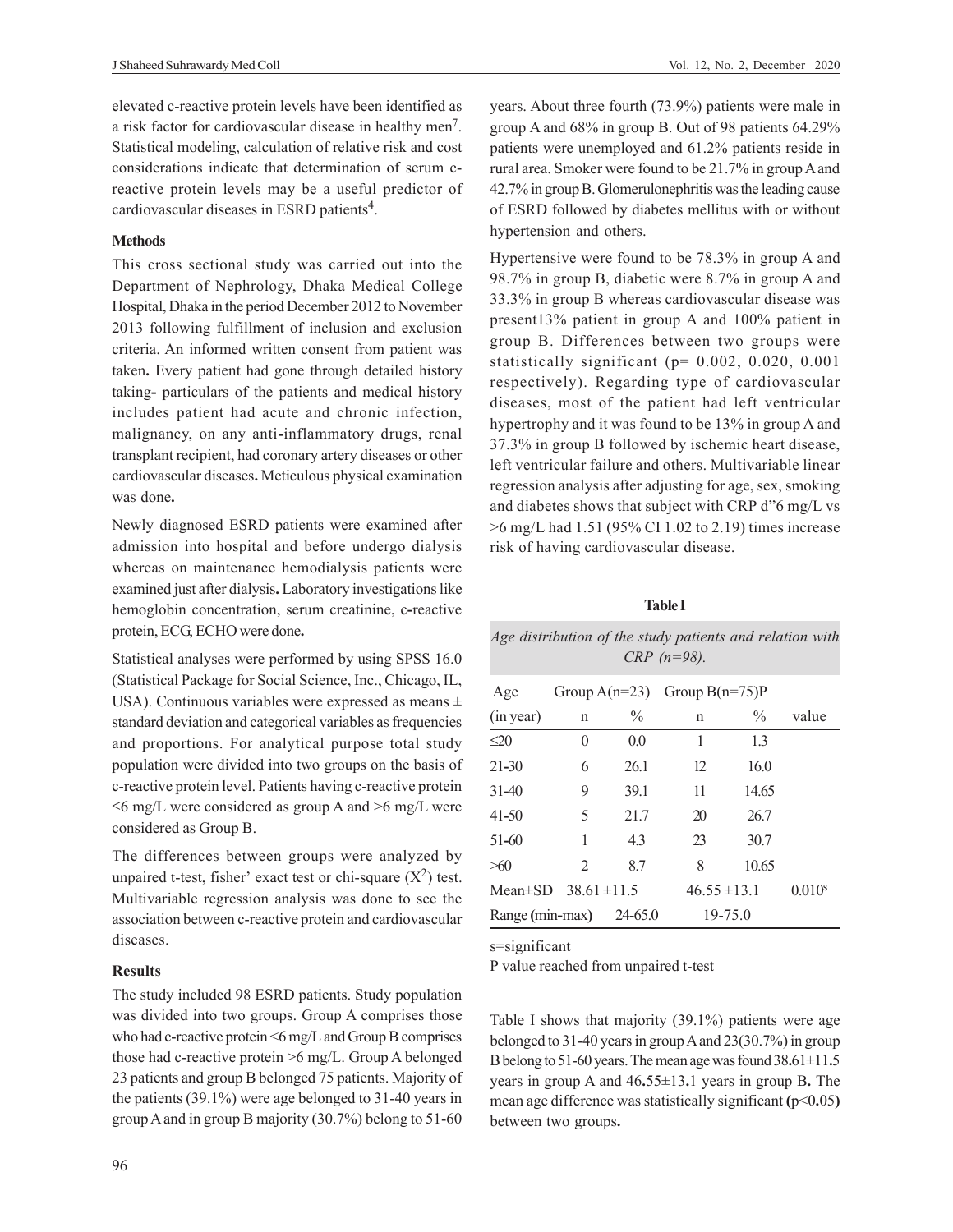| Distribution of the study patients by smoking status<br>and relation with CRP $(n=98)$ . |    |               |                             |               |                     |  |
|------------------------------------------------------------------------------------------|----|---------------|-----------------------------|---------------|---------------------|--|
| Smoker                                                                                   |    |               | Group A(n=23) Group B(n=75) |               | P                   |  |
|                                                                                          | n  | $\frac{0}{0}$ | n                           | $\frac{0}{0}$ | value               |  |
| Yes                                                                                      |    | 21.7          | 32                          | 42.7          | 0.070 <sup>ns</sup> |  |
| None                                                                                     | 18 | 78 3          |                             | 573           |                     |  |

**Table II**

ns= not significant

P value reached from chi square test

Table II shows that 5(21.7%) were smoker in group A and 32(42.7%) in group B. The difference was not statistically significant **(**p>0**.**05**)** between two groups**.**

#### **Table III**

| Distribution of the study patients by etiology of ESRD |  |
|--------------------------------------------------------|--|
| and relation with CRP $(n=98)$ .                       |  |

| Etiology of Group $A(n=23)$ Group $B(n=75)$ |    |               |    |               |                       |
|---------------------------------------------|----|---------------|----|---------------|-----------------------|
| <b>ESRD</b>                                 | n  | $\frac{0}{0}$ | n  | $\frac{0}{0}$ | value                 |
| $\alpha$                                    | 18 | 78.3          | 32 | 42.7          | 0.002 <sup>s</sup>    |
| <b>HTN</b>                                  | 2  | 8.7           | 16 | 21.3          | $0.142$ <sup>ns</sup> |
| <b>DM</b>                                   |    | 4.3           | 6  | 8.0           | $0.478$ <sup>ns</sup> |
| DM & HTN                                    |    | 4.3           | 18 | 24.0          | 0.028 <sup>s</sup>    |
| <b>ADPKD</b>                                |    | 43            | ζ  | 4.0           | 0.663 <sup>ns</sup>   |

s= significant, ns= not significant

P value reached from chi square test.

Table III shows that GN were found 18**(**78**.**3**%)** in group A and 32**(**42**.**7**%)** in group B**.** HTN were found 2**(**8**.**7**%)** in group A and 16**(**21**.**3**%)** in group B**.** DM were found 1**(**4**.**3**%)** in group A and 6**(**8**.**0**%)** in group B**.** DM & HTN were found 1**(**4**.**3**%)** in group A and 18**(**24**.**0**%)** in group B**.** ADPKD were found 1**(**4**.**3**%)** in group A and 3**(**4**.**0**%)** in group B**.** The GN difference was statistically significant **(**p<0**.**05**)** between two groups**.**

## **Table IV**

| Distribution of the study patients by blood pressure<br>status and relation with CRP $(n=98)$ . |    |               |                                 |               |                    |  |
|-------------------------------------------------------------------------------------------------|----|---------------|---------------------------------|---------------|--------------------|--|
| <b>HTN</b>                                                                                      |    |               | Group $A(n=23)$ Group $B(n=75)$ |               | P                  |  |
|                                                                                                 | n  | $\frac{0}{0}$ |                                 | $\frac{0}{0}$ | value              |  |
| Present                                                                                         | 18 | 78.3          | 74                              | 98.7          | 0.002 <sup>s</sup> |  |
| Absent                                                                                          |    | 21.7          |                                 | 13            |                    |  |

s= significant

P value reached from fisher exact test

Table IV shows that HTN was present 18**(**78**.**3**%)** in group A and 74**(**98**.**7**%)** in group B**.** The difference was statistically significant **(**p<0**.**05**)** between two groups**.**

## **Table V**

*Distribution of the study patients by diabetes mellitus and relation with CRP (n=98).*

| Diabetes MellitusGroup $A(n=23)$ Group $B(n=75)$ P value |               |               |    |               |                    |
|----------------------------------------------------------|---------------|---------------|----|---------------|--------------------|
|                                                          | n             | $\frac{0}{0}$ | n  | $\frac{0}{0}$ |                    |
| Present                                                  | $\mathcal{D}$ | 87            | 25 | 33.3          | 0.020 <sup>s</sup> |
| Absent                                                   | 21            | 91.3          | 50 | 66.7          |                    |
| $s =$ significant                                        |               |               |    |               |                    |

P value reached from fisher exact test

Table V shows that diabetes mellitus was present 2**(**8**.**7**%)** in group A and 25**(**33**.**3**%)** in group B**.** The difference was statistically significant **(**p<0**.**05**)** between two groups**.**

#### **Table VI**

| Status of cardiovascular diseases among study patients |
|--------------------------------------------------------|
| and relation with CRP $(n=98)$ .                       |

| CVD            |                | Group A(n=23)Group B(n=75) P value |        |               |                    |
|----------------|----------------|------------------------------------|--------|---------------|--------------------|
|                | n              | $\frac{0}{0}$                      | n      | $\frac{0}{0}$ |                    |
| Present        | 3              | 13.0                               | 75     | 100.0         | 0.001 <sup>s</sup> |
| Absent         | $\mathfrak{D}$ | 87.0                               | $\cup$ | 0.0           |                    |
| s= significant |                |                                    |        |               |                    |

P value reached from fisher exact test

Table VI shows that CVD was present 3**(**13**.**0**%)** patients in group A and 75**(**100**.**0**%)** in group B**.** The difference was statistically significant **(**p<0**.**05**)** between two groups**.**

#### **Table VII**

| Distribution of the study patients according to type of |  |  |  |
|---------------------------------------------------------|--|--|--|
| cardiovascular diseases and relation with CRP (n=98).   |  |  |  |

| Cardiovascular Group $A(n=23)$ Group $B(n=75)$ |              |      |             |               | P                  |
|------------------------------------------------|--------------|------|-------------|---------------|--------------------|
| disease                                        | $\mathbf n$  | $\%$ | $\mathbf n$ | $\frac{0}{0}$ | value              |
| Absent                                         | 20           | 87.0 | $\theta$    | 0.0           |                    |
| Present                                        |              |      |             |               |                    |
| Ischemia                                       | 0            | 0.0  | 13          | 17.34         |                    |
| Ischemia with LVH                              | $\Omega$     | 0.0  | 6           | 8.0           |                    |
| LVH                                            | 3            | 13.0 | 28          | 37.3          |                    |
| Old MI                                         | 0            | 0.0  | 11          | 14.7          | 0.001 <sup>s</sup> |
| Old MI with LVH                                | $\theta$     | 0.0  | 12          | 16.0          |                    |
| Old MI with LVF                                | $\theta$     | 0.0  | 4           | 5.33          |                    |
| Ischemia with                                  | $\mathbf{0}$ | 0.0  | 1           | 1.33          |                    |
| Arrhythmia                                     |              |      |             |               |                    |

s= significant

P value reached from chi square test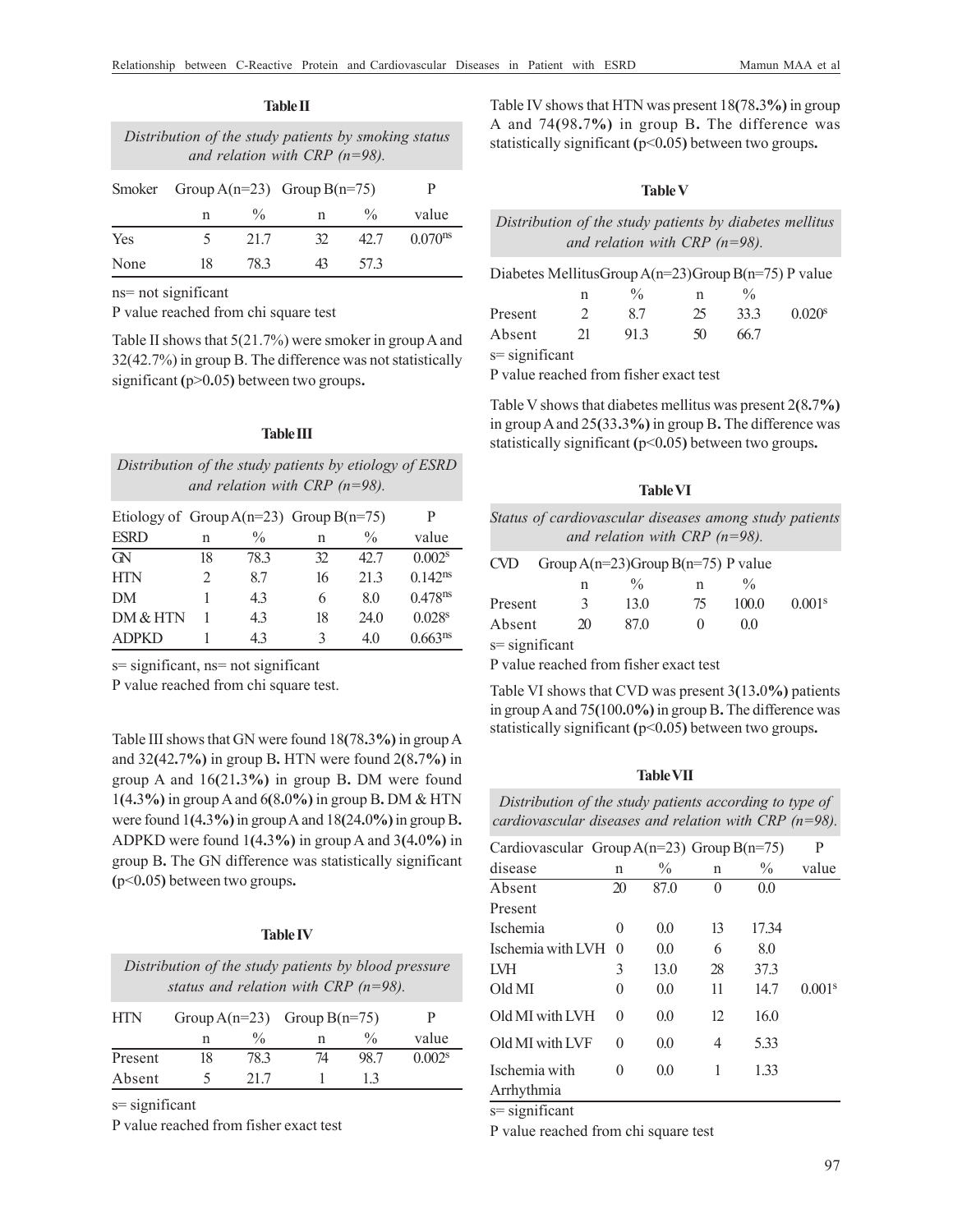Table VII shows that 3**(**13**.**0**%)** patients had LVH in group A and 28**(**37**.**3**%)** in group B**.** Others result are depicted in the table**.** The difference was statistically significant **(**p<0**.**05**)** between two groups**.**

#### **Table VIII**

|                    |      | Multivariable regression analysis for association<br>between $CVD$ and $CRP$ levels (n=98). |                       |
|--------------------|------|---------------------------------------------------------------------------------------------|-----------------------|
|                    | OR.  | 95% Confidence Interval<br>(Lower, Upper)                                                   | P<br>value            |
| Age (years)        | 0.24 | (1.01, 1.37)                                                                                | $0.074$ <sup>ns</sup> |
| Sex (male vs       | 0.06 | (0.12, 0.93)                                                                                | $0.464^{ns}$          |
| female)            |      |                                                                                             |                       |
| $CRP (\leq 6$ mg/L | 1.51 | (1.02, 2.19)                                                                                | 0.001 <sup>s</sup>    |
| $vs > 6$ mg/L)     |      |                                                                                             |                       |
| Smoker             | 1.32 | (0.32, 2.87)                                                                                | 0.048 <sup>s</sup>    |
| Diabetes           | 1.45 | (0.22, 3.03)                                                                                | 0.087 <sup>ns</sup>   |

S= significant, ns= not significant.

TableVIII shows that a subject with CRP  $\leq 6$  mg/L vs  $> 6$ mg/L had 1.51 (95% CI 1.02 to 2.19) times increase in odds having cardiovascular disease. A subject with smoker had 1.32 (95% CI 0.32 to 2.87) times increase in odds having cardiovascular disease. Age, sex and diabetes were not significantly associated with cardiovascular disease.

## **Discussion**

This cross sectional study was carried out with an aim to find out relationship between c- reactive protein and cardiovascular diseases in patients with ESRD. Total 98 diagnosed case of ESRD (both maintenance hemodialysis and pre dialysis) were included in this study as per inclusion criteria. The study patients were divided into 2 groups based on CRP level. Normal CRP ( $\leq 6$  mg/L) and high CRP ( $>6$  mg/L) were considered as group A and group B respectively.

In this study mean age was found  $38.61 \pm 11.5$  years in group A and  $46.55 \pm 13.1$  years in group B. The mean age was significantly ( $p$ <0.05) higher in group B. Similarly, Menon et al. (2003) found that mean age was  $50\pm12.6$  (SD) years and  $56.1 \pm 10.4$  years in group A group and group B respectively, which was significantly  $(p<0.05)$  higher in group B. The reason of elevated c-reactive protein associated with older age is not clear. But it may be due to ESRD patient with older age has various co-morbidity resulting in raise c-reactive protein. In this current study it was observed that 21.7% were smoker in group A and 42.7% in group B. The difference was not statistically significant (p>0.05) between two groups. Menon et al. (2003) showed current smoker were found 9.0% in group A and 11.0% in group B. Elsaid, (2009) showed smoker were 16.5% of their study patients, which are lesser with the current study.<sup>8</sup>

Regarding the etiology it was observed that glomerulonephritis (GN) were found 78.3% in group A and 42.7% in group B. Hypertension (HTN) were found 8.7% in group A and 21.3% in group B. Diabetes (DM) were found 4.3% in group A and 8.0% in group B. Diabetes & Hypertension were found 4.3% in group A and 24.0% in group B. Elsaid, (2009) obtained that the cause of chronic renal failure in 41.0% patients were due to diabetic nephropathy, in 20.0% patients due to hypertension, 6.0% patients chronic glomerulonephritis, 4.0% hypoplastic kidney, 3.0% lupus nephritis, 22.0% were unknown etiology, other causes included were obstructive uropathy 2.0%, tubulo-interstitial nephritis 1.0% and contrast nephropathy in 1.0%. This dissimilarity was due to glomerulonephritis still the major cause of CKD in our country.

In this study it was observed that HTN was present 78.3% in group A and 98.7% in group B. HTN was significantly (p<0.05) higher in group B. Elsaid (2009) and Alharbi and Enrione (2012) showed 81.0% and 54.5% respectively of their study patients were hypertensive,<sup>9</sup> which are comparable with the current study. It was observed that diabetes was present 8.7% in group A and 33.3% in group B. Diabetes was significantly ( $p<0.05$ ) higher in group B. Similarly, Menon et al. (2003) showed that diabetes was 3.0% and 11.0% in group A and group B respectively, that indicates that diabetes was higher in group B, which is comparable with the current study. Elsaid, (2009) also showed diabetes mellitus were 44.0% in their study patients. In this present study 39.1% patient was on dialysis in group A and 57.3% in group B, which is higher in group B but not statistically significant ( $p$  $>$ 0.05).

In this present study it was observed that cardiovascular diseases (CVD) was present 13.0% patients in group A and all patients in group B. That indicate patient having cardiovascular diseases have significantly higher creactive protein than that of patients without cardiovascular diseases. Atherosclerotic processes play a major role to develop cardiovascular diseases. Inflammation is closely associated with atherosclerosis and c-reactive protein is an important marker of inflammation. Similarly, Menon et al. (2003) showed history of CVD was found 11.0% in group A and 19.0% in group B. Manjunath et al. (2003) showed cardiovascular disease in 5.8% of their study patients. In another study Shlipak et al. (2003) found renal insufficiency present in 11.0% patients of their cardiovascular health study participants.<sup>10</sup>